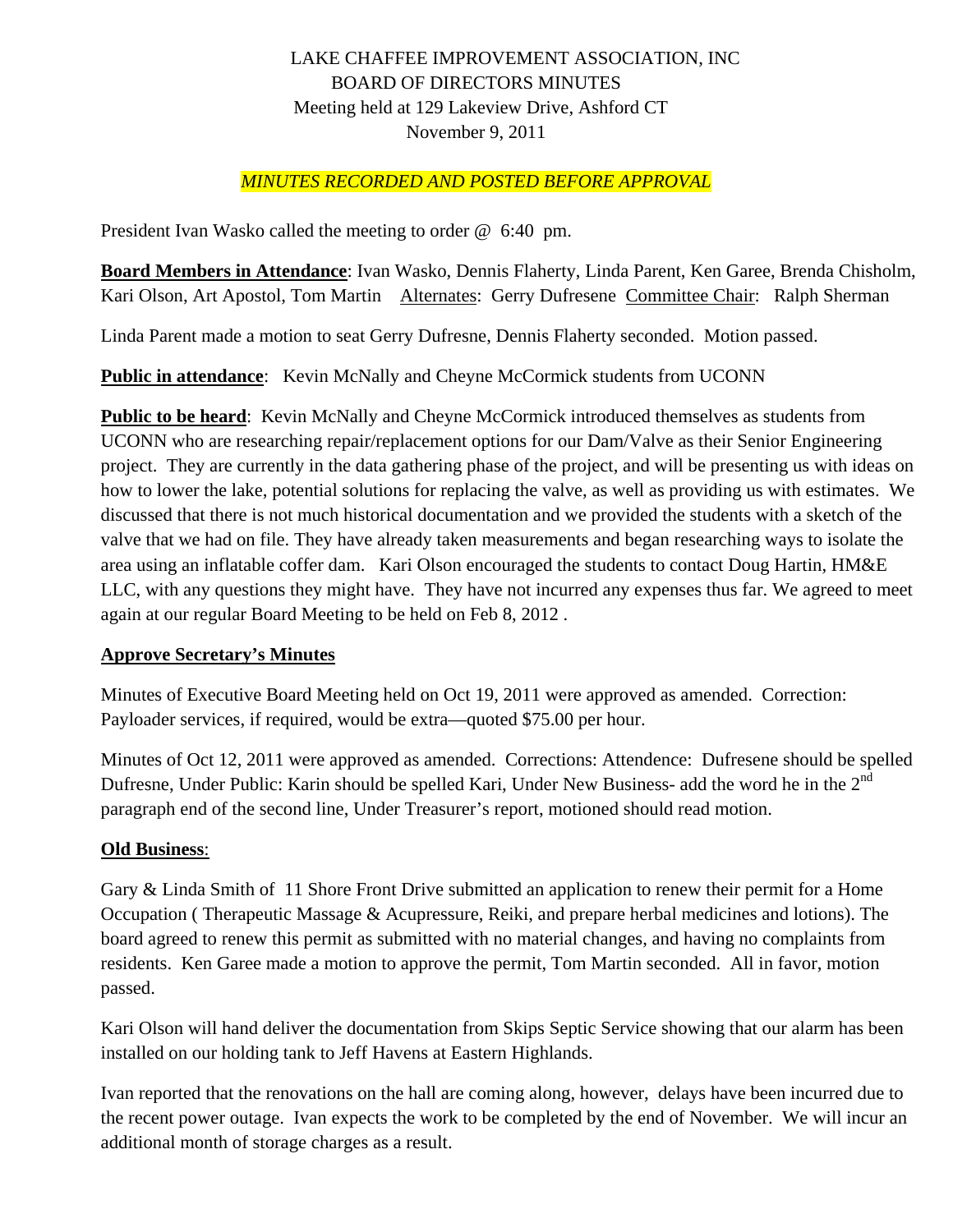Pure Energy has withdrawn their application. Letters with copies of the petitions opposing the Single Stream Recycling Plant were sent to all three of our Selectman asking that we be notified if an application is filed with the DEEP.

### **New Business**:

Clint Platt of 379 Ferance Rd, cleared the association roads of trees and debris after the storm on Sunday, Oct  $30<sup>th</sup>$ . A thank you note will be sent to him to acknowledge his efforts.

**Chairperson Appointments**: Ivan made the following appointments:

| Constable:   | <b>Gerry Dufresne</b>        | Beach: | Sandy Moquin                           |
|--------------|------------------------------|--------|----------------------------------------|
|              | Environmental: Ralph Sherman | Road:  | Ivan Wasko                             |
| Fundraising: | Gay Leedie                   |        | Valve Project: Kari Olson & Tom Martin |

**Treasurer's Report**: Kari Olson made a motioned to approve the Treasurer's report, seconded by Dennis Flaherty; motion passed.

**Correspondence:** Kari Olson received a letter from Tony Guglielmo apologizing for the delay in his response to her inquiry for assistance with the process of increasing our tax ceiling. Kari expects to have a response from him for our next board meeting.

**Valve Project**: See public to be heard, presentation by UCONN students

**Environmental Report**: No report

**Fundraising:** No report

**Beach Report**: No report

**Road Report**: Discussion was held regarding repairing a few roads prior to snow season to prevent futher damage. Ivan will discuss options with our new contractor.

**Constable Report**: No report

Meeting Adjourned @ 9:15 pm

Respectfully Submitted,

Linda Parent LCIA Secretary